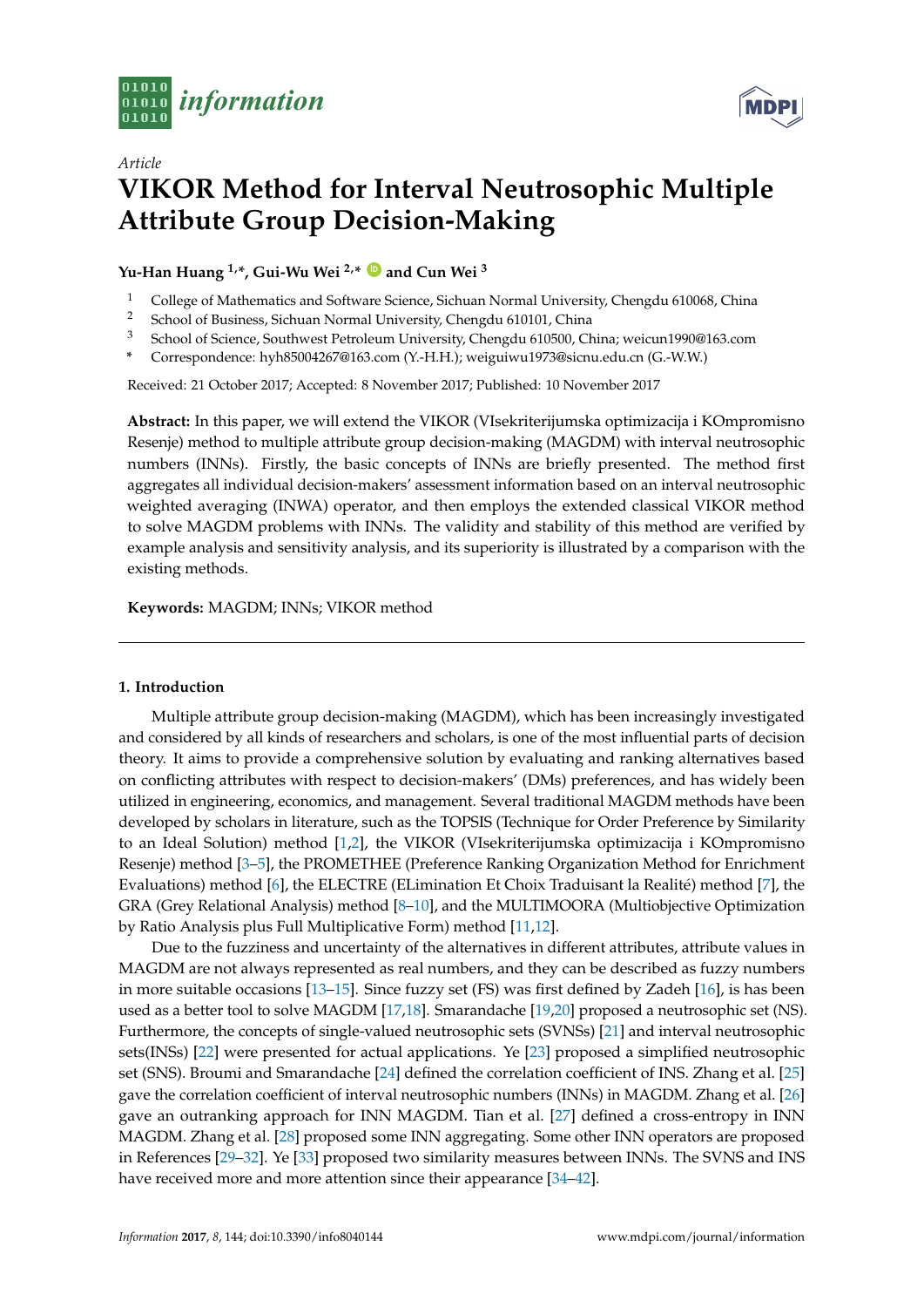Opricovic [\[3\]](#page-6-2) proposed the VIKOR method for a MAGDM problem with conflicting attributes [\[43–](#page-8-1)[45\]](#page-8-2). Some scholars proposed fuzzy VIKOR models [\[46\]](#page-8-3), intuitionistic fuzzy VIKOR models [\[47](#page-8-4)[–49\]](#page-8-5), the linguistic VIKOR method [\[50\]](#page-8-6), the interval type-2 fuzzy VIKOR model [\[51\]](#page-8-7), the hesitant fuzzy linguistic VIKOR method [\[52\]](#page-8-8), the dual hesitant fuzzy VIKOR method [\[53\]](#page-8-9), the linguistic intuitionistic fuzzy [\[54\]](#page-8-10), and the single-valued neutrosophic number (SVNN) VIKOR method [\[38\]](#page-7-20). However, there has not yet been an academic investigation of the VIKOR method for MAGDM problems with INNs. Therefore, it is necessary to pay great attention to this novel and worthy research issue. The purpose of our paper is to use the VIKOR idea to solve MAGDM with INNs, to fill this vacancy of knowledge. In Section [2,](#page-1-0) we give the definition of INNs. We propose the VIKOR method for INN MAGDM. In Section [3,](#page-2-0) an example is provided, and the comparative analysis is proposed in Section [4.](#page-4-0) We finish with our conclusions in Section [5.](#page-6-9)

## <span id="page-1-0"></span>**2. Preliminaries**

The concepts of SVNSs and INSs are introduced.

## *SVNSs and INSs*

NSs [\[19](#page-7-6)[,20\]](#page-7-7) are not easy to apply to real applications. Wang et al. [\[21\]](#page-7-8) developed SNSs. Furthermore, Wang et al. [\[22\]](#page-7-9) defined INSs.

**Definition 1 [\[21\]](#page-7-8).** *Let X be a space of points (objects), a SVNSs A in X is characterized as following:*

$$
A = \{ (x, \xi_A(x), \psi_A(x), \zeta_A(x)) | x \in X \}
$$
 (1)

*where the truth-membership function ξA*(*x*)*, indeterminacy-membership ψA*(*x*) *and falsity-membership function*  $\zeta_A(x)$ ,  $\zeta_A(x) \to [0,1], \psi_A(x) \to [0,1]$  and  $\zeta_A(x) \to [0,1]$ , with the condition  $0 \leq \zeta_A(x) + \psi_A(x) +$  $\zeta_A(x) \leq 3$ .

**Definition 2 [\[22\]](#page-7-9).** *Let X be a space of points (objects) with a generic element in fixed set X, denoted by x, where an INS*  $\widetilde{A}$  *in X is characterized as follows:* 

$$
\widetilde{A} = \left\{ \left( x, \xi_{\widetilde{A}}(x), \psi_{\widetilde{A}}(x), \zeta_{\widetilde{A}}(x) \right) | x \in X \right\}
$$
\n(2)

*where truth-membership function*  $\xi_{\tilde{A}}(x)$ , indeterminacy-membership  $\psi_{\tilde{A}}(x)$ , and falsity-membership function  $\zeta_{\widetilde{A}}(x)$  are interval values,  $\xi_{\widetilde{A}}(x) \subseteq [0,1], \psi_{\widetilde{A}}(x) \subseteq [0,1]$  and  $\zeta_{\widetilde{A}}(x) \subseteq [0,1]$ , and  $0 \leq sup(\zeta_{\widetilde{A}}(x)) + \frac{1}{2}$  $sup(\psi_{\widetilde{A}}(x)) + sup(\zeta_{\widetilde{A}}(x)) \leq 3.$ 

*An INN can be expressed as*  $\widetilde{A} = (\xi_{\widetilde{A}}, \psi_{\widetilde{A}}, \zeta_{\widetilde{A}}) = \left( \left[ \xi_{\widetilde{A}}^L \right] \right)$ *A*e , *ξ R A*e  $\big]$ ,  $\big[ \psi^L_{\widetilde{\ell}} %\mathbf{P}}%{\mathbf{P}} \big]$  $^L_{\widetilde{A}}$ ,  $\psi^R_{\widetilde{A}}$ *A*e  $\big]$ ,  $\big[$ ζ $^L_2$ *L*<sub>*A*</sub>, ζ*R*<sub>*A*</sub>  $\begin{bmatrix} R \\ \widetilde{A} \end{bmatrix}$ ), where  $\begin{bmatrix} \xi_L^L \end{bmatrix}$ *A*e , *ξ R A*e i ⊆  $[0, 1]$ ,  $\psi_{\tilde{\lambda}}^L$  $^L_{\tilde{A}}$ ,  $\psi^R_{\tilde{A}}$ *A*e  $\Big] \subseteq [0,1]$ ,  $\Big[\zeta^L_{\widetilde{A}}\Big]$ *L*<sub>*A*</sub>, ζ*R*<sub>*A*</sub> *A*e  $\left[\sum_{i=1}^{n} [0, 1], \text{ and } 0 \leq \xi_{\widetilde{A}}^R + \psi_{\widetilde{A}}^R + \zeta_{\widetilde{A}}^R \leq 3. \right]$ 

**Definition 3 [\[45\]](#page-8-2).** Let  $\widetilde{A} = \left( \begin{bmatrix} \tilde{\mathcal{E}}^L_{\hat{A}} \end{bmatrix} \right)$ *A*e , *ξ R A*e  $\bigg |$ ,  $\big[ \psi^L_{\tilde{a}} %Mathcal{P}_{a} - \psi^L_{a} \big]$  $^L_{\widetilde{A}}$ ,  $\psi^R_{\widetilde{A}}$ *A*e  $\big]$ ,  $\big[$ ζ $^L_2$  $\frac{L}{\widetilde{A}}$ ,  $\zeta$ <sup>R</sup> $\hat{A}$  $\left[ \frac{R}{\hat{A}} \right]$  ) be an INN, then a score function, SF, is:

$$
SF\left(\widetilde{A}\right) = \frac{\left(2 + \xi_{\widetilde{A}}^{L} - \psi_{\widetilde{A}}^{L} - \xi_{\widetilde{A}}^{L}\right) + \left(2 + \xi_{\widetilde{A}}^{R} - \psi_{\widetilde{A}}^{R} - \xi_{\widetilde{A}}^{R}\right)}{6}, SF\left(\widetilde{A}\right) \in [0, 1]
$$
\n(3)

 $\mathbf{Definition \ 4 \ [45]}$  $\mathbf{Definition \ 4 \ [45]}$  $\mathbf{Definition \ 4 \ [45]}$ *. Let*  $\widetilde{A} = \left( \left[ \tilde{\xi}^L_{\hat{A}} \right] \right)$ *A*e , *ξ R A*e  $\bigg |$ ,  $\big[ \psi^L_{\widetilde{\mathcal{A}}}$  $^L_{\tilde{A}}$ ,  $\psi^R_{\tilde{A}}$ *A*e  $\bigg|$ ,  $\bigg| \zeta^L_{\tilde{\ell}}$  $^L_{\widetilde{A}}$ ,  $\zeta^R_{\widetilde{A}}$  $\left[ \frac{R}{\widetilde{A}} \right]$  ) be an INN, then an accuracy function,  $AF\left( \widetilde{A} \right)$ , *is defined as*:

$$
AF\left(\widetilde{A}\right) = \frac{\left(\widetilde{\zeta}_{\widetilde{A}}^{L} + \widetilde{\zeta}_{\widetilde{A}}^{R}\right) - \left(\widetilde{\zeta}_{\widetilde{A}}^{L} + \widetilde{\zeta}_{\widetilde{A}}^{R}\right)}{2}, AF\left(\widetilde{A}\right) \in [-1, 1]
$$
\n(4)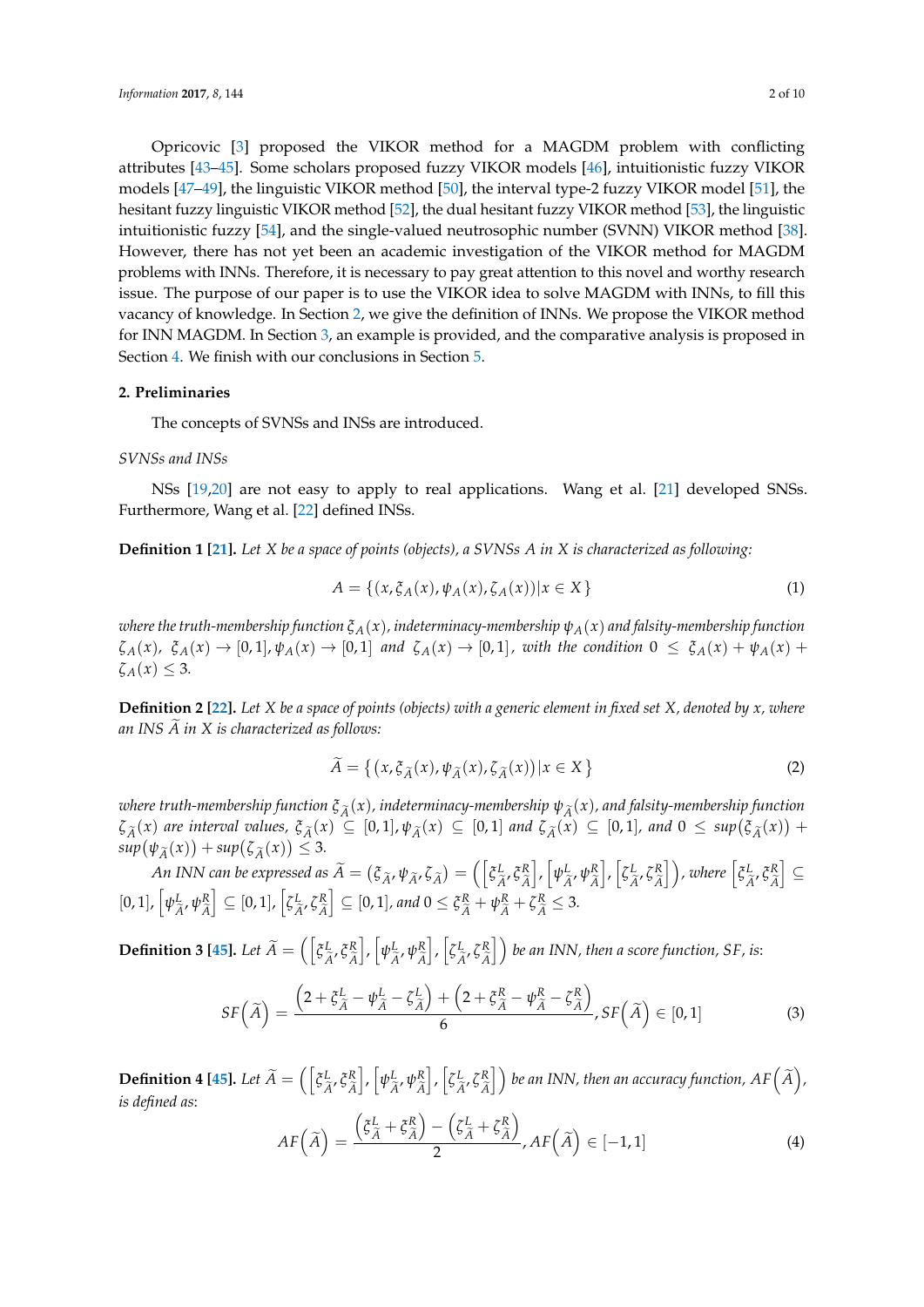**Definition 5 [\[45\]](#page-8-2).** *Let*  $\widetilde{A} = \left( \begin{bmatrix} \xi_L^L \end{bmatrix} \right)$ *A*e , *ξ R A*e  $\bigg|, \bigg[\psi^L_{\widetilde{\mathcal{A}}}$  $\frac{L}{\widetilde{A}}$ ,  $\psi_{\widetilde{A}}^R$ *A*e  $\bigg|$ ,  $\bigg[ \zeta^L_{\tilde{d}}$ *A*e , *ζ R*  $\begin{bmatrix} R \\ \widetilde{A} \end{bmatrix}$  and  $\widetilde{B} = \begin{bmatrix} \begin{bmatrix} \boldsymbol{\xi}^L \\ \boldsymbol{\xi}^R \end{bmatrix} \end{bmatrix}$  $\frac{L}{\widetilde{B}}$ ,  $\zeta_{\widetilde{B}}^R$ *B*e  $\bigg |$ ,  $\big[ \psi^L_{\widetilde{\mathcal{R}}}$  $\frac{L}{\widetilde{B}}$ ,  $\psi_{\widetilde{B}}^R$ *B*e  $\bigg], \bigg[ \zeta^L_{\widehat{\mathbf{R}}}$  $\frac{L}{\widetilde{B}}$ ,  $\zeta_{\widetilde{B}}^R$ *B*e i be two INNs, SF $\left(\widetilde{A}\right)=$  $\frac{(2+\xi^L_{\widetilde{A}}-\psi^L_{\widetilde{A}}-\zeta^L_{\widetilde{A}})}{4}$  $+$  $\left(2+\xi \frac{R}{\tilde{A}}-\psi \frac{R}{\tilde{A}}-\zeta \frac{R}{\tilde{A}}\right)$  $\lambda$  $\frac{f^+(\lambda^2 + \varsigma_A^2 - \psi_A^2 - \varsigma_A^2)}{6}$  and  $SF(\widetilde{B}) =$  $\frac{(2+\xi_{\widetilde{B}}^{L}-\psi_{\widetilde{B}}^{L}-\zeta_{\widetilde{B}}^{L})}{2}$  $\frac{1}{\beta}$  +  $\left(2+\xi_{\widetilde{B}}^R-\psi_{\widetilde{B}}^R-\zeta_{\widetilde{B}}^R\right)$  $\lambda$  $\frac{(B+B)^{B}}{6}$  be the score functions, and  $AF\left(\widetilde{A}\right) =$  $\left( \xi_{\widetilde{A}}^L + \xi_{\widetilde{A}}^R \right)$  $\frac{1}{2}$  –  $\left(\zeta_{\widetilde{A}}^L + \zeta_{\widetilde{A}}^R\right)$  $\lambda$  $\frac{-(\zeta \tilde{A} + \zeta \tilde{A})}{2}$  and  $AF(\tilde{B}) =$  $\left( \xi_{\widetilde{B}}^L + \xi_{\widetilde{B}}^R \right)$  $-\left(\zeta_{\widetilde{B}}^L + \zeta_{\widetilde{B}}^R\right)$  $\lambda$ 2 *be the accuracy* functions, then if  $SF\left(\widetilde{A}\right) < SF\left(\widetilde{B}\right)$ , then  $\widetilde{A} < \widetilde{B}$ ; if  $SF\left(\widetilde{A}\right) = SF\left(\widetilde{B}\right)$ , then (1) if  $AF\left(\widetilde{A}\right) = AF\left(\widetilde{B}\right)$ , then  $\widetilde{A} = \widetilde{B}$ ; (2) if  $AF\left(\widetilde{A}\right) < AF\left(\widetilde{B}\right)$ , then  $\widetilde{A} < \widetilde{B}$ .

**Definition 6 [\[22,](#page-7-9)[33\]](#page-7-18).** *Let*  $\widetilde{A} = \left( \begin{bmatrix} \xi_L^L \end{bmatrix} \right)$ *A*e , *ξ R A*e  $\big]$ ,  $\big[ \psi^L_{\widetilde{A}} %Mathcal{I}_{A} - P A_{\widetilde{A}} %Mathcal{I}_{A} - P A_{\widetilde{A}} %Mathcal{I}_{A} - P A_{\widetilde{A}} %Mathcal{I}_{A} - P A_{\widetilde{A}} %Mathcal{I}_{A} - P A_{\widetilde{A}} %Mathcal{I}_{A} - P A_{\widetilde{A}} %Mathcal{I}_{A} - P A_{\widetilde{A}} %Mathcal{I}_{A} - P A_{\widetilde{A}} %Mathcal{I}_{A} - P A_{\widetilde{A}} %Mathcal{I}_{A} - P A_{\widetilde{A}} %Mathcal{I}_{A}$  $^L_{\tilde{A}'}\psi^R_{\tilde{A}}$ *A*e  $\bigg], \bigg[$ ζ $\frac{L}{2}$ *L*<sub>*Ã'*</sub> ζ<sup>*R*</sup> $\hat{A}$  $\begin{bmatrix} R \\ \widetilde{A} \end{bmatrix}$  and  $\widetilde{B} = \left( \begin{bmatrix} \xi_L^L \\ \xi_{\widetilde{B}}^L \end{bmatrix} \right)$ *E*, *ξ*<sup>R</sup><sub> $\tilde{B}$ </sub> *B*e  $\bigg |$ ,  $\big[ \psi^L_{\widetilde{\mathcal{R}}}$  $\frac{L}{\widetilde{B}}$ ,  $\psi_{\widetilde{B}}^R$ *B*e  $\bigg|, \bigg| \zeta_{\widehat{R}}^L$  $\frac{L}{\widetilde{B}}$ ,  $\zeta_{\widetilde{B}}^R$ *B*e i *be two INNs, then*:

$$
(1) \tilde{A} \oplus \tilde{B} = ([\xi_A^L + \xi_B^L - \xi_A^L \xi_B^L, \xi_A^R + \xi_B^R - \xi_A^R \xi_B^R], [\psi_A^L \psi_B^L, \psi_A^R \psi_B^R], [\xi_A^L \xi_B^L, \xi_A^R \xi_B^R]);
$$
  
\n
$$
(2) \tilde{A} \otimes \tilde{B} = \begin{pmatrix} [\xi_A^L \xi_B^L, \xi_A^R \xi_B^R], [\psi_A^L + \psi_B^L - \psi_A^L \psi_B^L, \psi_A^R + \psi_B^R - \psi_A^R \psi_B^R], \\ [\xi_A^L + \xi_B^L - \xi_A^L \xi_B^L, \xi_A^R + \xi_B^R - \xi_A^R \xi_B^R] \end{pmatrix};
$$
  
\n
$$
(3) \lambda \tilde{A} = ([1 - (1 - \xi_A^L))^{\lambda}, 1 - (1 - \xi_A^R)^{\lambda}], [(\psi_A^L)^{\lambda}, (\psi_A^R)^{\lambda}], [(\xi_A^L)^{\lambda}, (\xi_A^R)^{\lambda}]), \lambda > 0;
$$
  
\n
$$
(4) (\tilde{A})^{\lambda} = ([(\xi_A^L)^{\lambda}, (\xi_A^R)^{\lambda}], [(\psi_A^L)^{\lambda}, (\psi_A^R)^{\lambda}], [1 - (1 - \xi_A^L)^{\lambda}, 1 - (1 - \xi_A^R)^{\lambda}]), \lambda > 0.
$$

**Definition 7 [\[45\]](#page-8-2).** Let  $\widetilde{A}$  and  $\widetilde{B}$  be two INNs, then the normalized Hamming distance between  $\widetilde{A}$  and  $\widetilde{B}$  is *defined as follows*:

$$
d\left(\widetilde{A},\widetilde{B}\right) = \frac{1}{6} \left( \begin{array}{c} |\xi_A^L - \xi_B^L| + |\xi_A^R - \xi_B^R| + |\psi_A^L - I_B^L| \\ + |\psi_A^R - \psi_B^R| + |\zeta_A^L - \zeta_B^L| + |\zeta_A^R - \zeta_B^R| \end{array} \right) \tag{5}
$$

## <span id="page-2-0"></span>**3. VIKOR Method for INN MAGDM Problems**

Let  $\phi = {\phi_1, \phi_2, \cdots, \phi_m}$  be alternatives and  $\phi = {\phi_1, \phi_2, \cdots, \phi_n}$  be attributes. Let  $\tau =$  $(τ₁, τ₂, ⋯, τₙ)$  be the weight of  $φ₁, 0 ≤ τₙ ≤ 1, ∑_1$ *f*<sub>*j*</sub> = 1. Let *D* = {*D*<sub>1</sub>, *D*<sub>2</sub>, · · · , *D*<sub>*t*</sub>} be the set of DMs,  $\sigma = (\sigma_1, \sigma_2, \cdots, \sigma_t)$  be the weighting of DMs, with  $0 \leq \sigma_k \leq 1$ ,  $\sum_{k=1}^{t} \sigma_k = 1$ . Suppose *k*=1 that  $\widetilde{R}_k = \left(\widetilde{r}_{ij}^{(k)}\right)_{m \times n} = \left(\left[\xi_{ij}^{L(k)}, \xi_{ij}^{R(k)}\right], \left[\psi_{ij}^{L(k)}, \psi_{ij}^{R(k)}\right], \left[\xi_{ij}^{L(k)}, \xi_{ij}^{R(k)}\right]\right)_{m \times n}$  is the INN decision matrix  $\left[\xi_{ij}^{L(k)}, \xi_{ij}^{R(k)}\right] \subseteq [0,1], \left[\psi_{ij}^{L(k)}, \psi_{ij}^{R(k)}\right] \subseteq [0,1], \left[\zeta_{ij}^{L(k)}, \zeta_{ij}^{R(k)}\right] \subseteq [0,1], 0 \leq \xi_{ij}^{R(k)} + \psi_{ij}^{R(k)} + \zeta_{ij}^{R(k)} \leq 3$  $i = 1, 2, \cdots, m, j = 1, 2, \cdots, n, k = 1, 2, \cdots, t.$ 

To cope with the MAGDM with INNs, we develop the INN VIKOR model.

**Step 1.** Utilize the  $R_k$  and the interval neutrosophic number weighted averaging (INNWA) operator

$$
\widetilde{r}_{ij} = \left( \left[ \xi_{ij}^{L}, \xi_{ij}^{R} \right], \left[ \psi_{ij}^{L}, \psi_{ij}^{R} \right], \left[ \xi_{ij}^{L}, \xi_{ij}^{R} \right] \right) = \text{INNWA}_{\sigma} \left( \widetilde{r}_{ij}^{(1)}, \widetilde{r}_{ij}^{(2)}, \cdots, \widetilde{r}_{ij}^{(t)} \right) \n i = 1, 2, \cdots, m, j = 1, 2, \cdots, n
$$
\n(6)

to get  $\overline{R} = (\widetilde{r}_{ij})_{m \times n}$ .

**Step 2.** Define the positive ideal solutions  $\widetilde{R}^+$  and negative ideal solutions  $\widetilde{R}^-$ .

$$
\widetilde{R}^{+} = \left( \left[ \xi_j^{L+}, \xi_j^{R+} \right], \left[ \psi_j^{L+}, \psi_j^{R+} \right], \left[ \xi_j^{L+}, \xi_j^{R+} \right] \right) \tag{7}
$$

$$
\widetilde{R}^{-} = \left( \left[ \xi_j^{L-}, \xi_j^{R-} \right], \left[ \psi_j^{L-}, \psi_j^{R-} \right], \left[ \xi_j^{L-}, \xi_j^{R-} \right] \right) \tag{8}
$$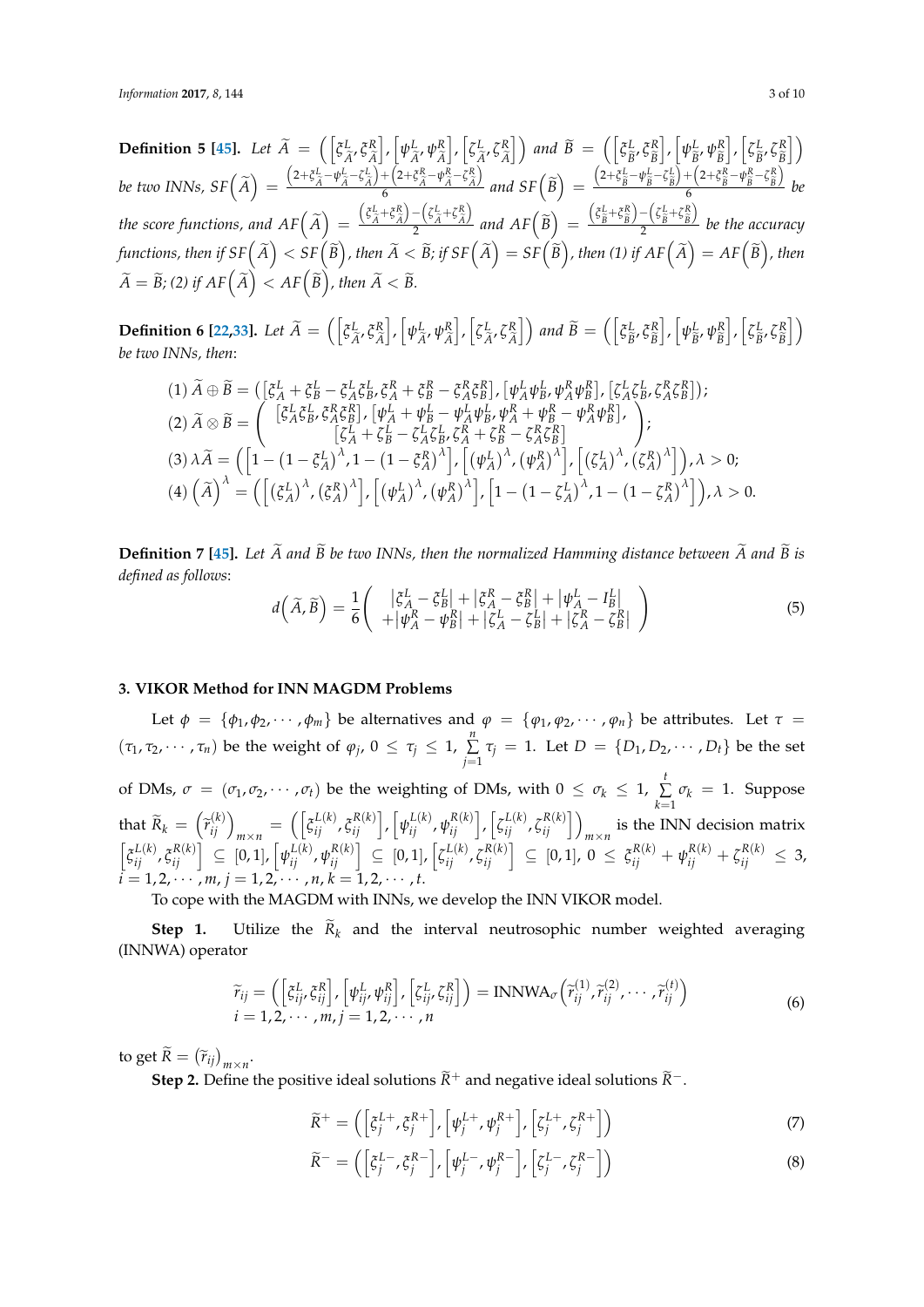For the benefit attribute:

$$
\begin{array}{l}\n\left(\left[\xi_j^{L+}, \xi_j^{R+}\right], \left[\psi_j^{L+}, \psi_j^{R+}\right], \left[\xi_j^{L+}, \xi_j^{R+}\right]\right) \\
= \left(\left[\max_j \xi_{ij}^L, \max_j \xi_{ij}^R\right], \left[\min_j \psi_{ij}^L, \min_j \psi_{ij}^R\right], \left[\min_j \xi_{ij}^L, \min_j \xi_{ij}^R\right]\right)\n\end{array} \tag{9}
$$

$$
\begin{aligned}\n&\left( \left[ \xi_j^{L-}, \xi_j^{R-} \right], \left[ \psi_j^{L-}, \psi_j^{R-} \right], \left[ \xi_j^{L-}, \xi_j^{R-} \right] \right) \\
&= \left( \left[ \min_i \xi_{ij}^L, \min_i \xi_{ij}^R \right], \left[ \max_i \psi_{ij}^L, \max_i \psi_{ij}^R \right], \left[ \max_i \xi_{ij}^L, \max_i \xi_{ij}^R \right] \right)\n\end{aligned} \tag{10}
$$

For the cost attribute:

$$
\begin{aligned}\n&\left(\left[\xi_j^{L+}, \xi_j^{R+}\right], \left[\psi_j^{L+}, \psi_j^{R+}\right], \left[\zeta_j^{L+}, \zeta_j^{R+}\right]\right) \\
&= \left(\left[\min_j \xi_{ij}^L, \min_j \xi_{ij}^R\right], \left[\max_j \psi_{ij}^L, \max_j \psi_{ij}^R\right], \left[\max_j \zeta_{ij}^L, \max_j \zeta_{ij}^R\right]\right)\n\end{aligned} \tag{11}
$$

$$
\begin{split}\n&\left(\left[\xi_j^{L-},\xi_j^{R-}\right],\left[\psi_j^{L-},\psi_j^{R-}\right],\left[\zeta_j^{L-},\zeta_j^{R-}\right]\right) \\
&=\left(\left[\max_j \xi_{ij}^L,\max_j \xi_{ij}^R\right],\left[\min_j \psi_{ij}^L,\min_j \psi_{ij}^R\right],\left[\min_j \zeta_{ij}^L,\min_j \zeta_{ij}^R\right]\right)\n\end{split}
$$
\n(12)

**Step 3.** Compute the  $\Gamma_i$  and  $Z_i$ .

$$
\Gamma_{i} = \sum_{j=1}^{n} \frac{\tau_{j} \times d\left(\left\{\begin{pmatrix} \left[\xi_{j}^{L+}, \xi_{j}^{R+} \right], \left[\psi_{j}^{L+}, \psi_{j}^{R+} \right], \left[\xi_{j}^{L+}, \xi_{j}^{R+} \right]\right), \\ \left[\xi_{ij}^{L}, \xi_{ij}^{R} \right], \left[\psi_{ij}^{L}, \psi_{ij}^{R} \right], \left[\xi_{ij}^{L}, \xi_{ij}^{R} \right]\right) \end{pmatrix}}{\left(d\left(\begin{pmatrix} \left[\xi_{j}^{L+}, \xi_{j}^{R+} \right], \left[\psi_{j}^{L+}, \psi_{j}^{R+} \right], \left[\xi_{j}^{L+}, \xi_{j}^{R+} \right], \\ \left[\xi_{j}^{L-}, \xi_{j}^{R-} \right], \left[\psi_{j}^{L-}, \psi_{j}^{R-} \right], \left[\xi_{j}^{L-}, \xi_{j}^{R-} \right]\right) \end{pmatrix}\right)}
$$
\n
$$
\left(\begin{array}{c} \left(\left[\xi_{j}^{L+}, \xi_{j}^{R+} \right], \left[\psi_{j}^{L+}, \psi_{j}^{R+} \right], \left[\xi_{j}^{L+}, \xi_{j}^{R+} \right], \left[\xi_{j}^{L+}, \xi_{j}^{R+} \right], \left[\xi_{j}^{L+}, \xi_{j}^{R+} \right], \left[\xi_{j}^{L+}, \xi_{j}^{R+} \right], \left[\xi_{j}^{L+}, \xi_{j}^{R+} \right], \left[\xi_{j}^{L+}, \xi_{j}^{R+} \right], \left[\xi_{j}^{L+}, \xi_{j}^{R+} \right], \left[\xi_{j}^{L+}, \xi_{j}^{R+} \right], \left[\xi_{j}^{L+}, \xi_{j}^{R+} \right], \left[\xi_{j}^{L+}, \xi_{j}^{R+} \right], \left[\xi_{j}^{L+}, \xi_{j}^{R+} \right], \left[\xi_{j}^{L+}, \xi_{j}^{R+} \right], \left[\xi_{j}^{L+}, \xi_{j}^{R+} \right], \left[\xi_{j}^{L+}, \xi_{j}^{R+} \right], \left[\xi_{j}^{L+}, \xi_{j}^{R+} \right], \left[\xi_{j}^{L+
$$

$$
Z_{i} = \max_{j} \left\{ \frac{\tau_{j} \times d\left( \left( \begin{bmatrix} \xi_{j}^{L} & \xi_{j}^{R} \\ \xi_{ij}^{L} & \xi_{ij}^{R} \end{bmatrix}, \left[ \psi_{ij}^{L} & \psi_{ij}^{R} \right], \left[ \xi_{ij}^{L} & \xi_{ij}^{R} \right] \right) \right)'}{d\left( \left( \begin{bmatrix} \xi_{j}^{L} + \xi_{j}^{R} \\ \xi_{ij}^{L} & \xi_{ij}^{R} \end{bmatrix}, \left[ \psi_{j}^{L} + \psi_{ij}^{R} \right], \left[ \xi_{ij}^{L} + \xi_{ij}^{R} \right] \right), \left[ \xi_{ij}^{L} - \xi_{ij}^{R} \right] \right)'} \right\}
$$
(14)

where  $\tau_j$  is weight of  $\varphi_j$ .

**Step 4.** Compute the  $\Theta_i$  by the following formula:

$$
\Theta_i = \theta \frac{(\Gamma_i - \Gamma_i^*)}{(\Gamma_i^- - \Gamma_i^*)} + (1 - \theta) \frac{(Z_i - Z_i^*)}{(Z_i^- - Z_i^*)}
$$
(15)

where

$$
\Gamma_i^* = \min_i \Gamma_i, \ \Gamma_i^- = \max_i \Gamma_i \tag{16}
$$

$$
Z_i^* = \min_i Z_i, \ Z_i^- = \max_i \Gamma_i \tag{17}
$$

where *θ* depicts the decision-making mechanism coefficient. If *θ* > 0.5, it is for "the maximum group utility"; If  $\theta$  < 0.5, it is "the minimum regret"; and it is both if  $\theta$  = 0.5.

**Step 5.** Rank the alternatives by  $\Theta_i$ ,  $\Gamma_i$  and  $Z_i$  according to the selection rule of the traditional VIKOR method.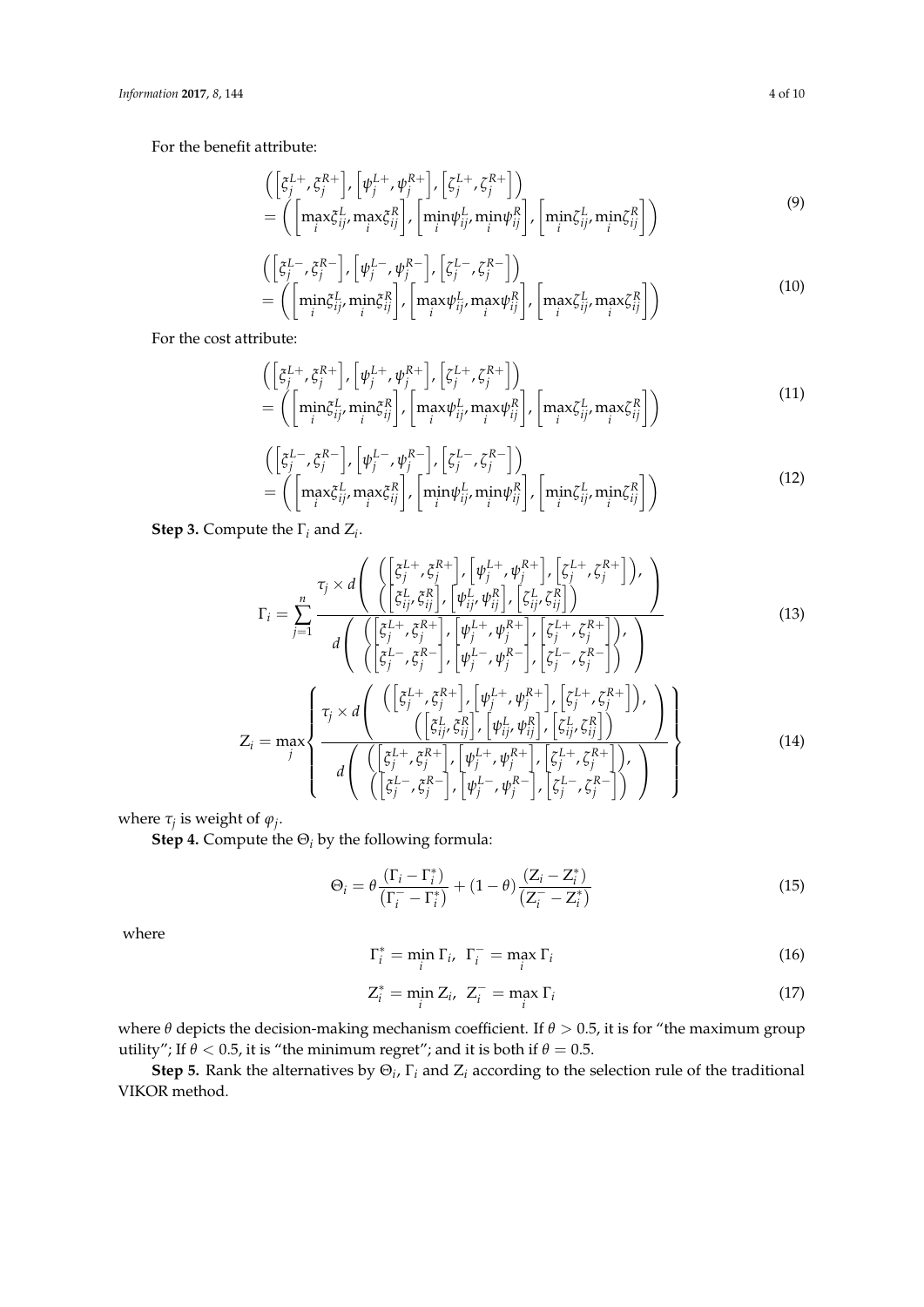## <span id="page-4-0"></span>**4. Numerical Example**

## *4.1. Numerical Example*

In this section, a numerical example is given with INNs. Five possible emerging technology enterprises (ETEs)  $\phi_i$ ( $i = 1, 2, 3, 4, 5$ ) are selected. Four attributes are selected to evaluate the five possible ETEs:  $\oplus \varphi_1$  is the employment creation;  $\otimes \varphi_2$  is the development of science and technology;  $\circled{3}$  *φ*<sub>3</sub> is the technical advancement;  $\circled{4}$  *φ*<sub>4</sub> is the industrialization infrastructure. The five ETEs are to be evaluated by using INNs under the attributes ( $\tau = (0.2, 0.1, 0.3, 0.4)^T$ ) by the DMs ( $\sigma = (0.2, 0.5, 0.3)^T$ ), as listed in Tables [1](#page-4-1)[–3.](#page-4-2)

**Table 1.** The decision matrix  $R_1$ .

<span id="page-4-1"></span>

|          | $\varphi_1$                          | $\varphi_2$                          |
|----------|--------------------------------------|--------------------------------------|
| $\phi_1$ | ([0.3, 0.4], [0.6, 0.7], [0.3, 0.5]) | ([0.4, 0.5], [0.2, 0.3], [0.1, 0.2]) |
| $\phi_2$ | ([0.5, 0.7], [0.6, 0.8], [0.2, 0.4]) | ([0.5, 0.6], [0.3, 0.5], [0.2, 0.3]) |
| $\phi_3$ | ([0.4, 0.5], [0.5, 0.6], [0.2, 0.3]) | ([0.3, 0.4], [0.5, 0.6], [0.1, 0.2]) |
| $\phi_4$ | ([0.6, 0.7], [0.2, 0.3], [0.1, 0.2]) | ([0.4, 0.5], [0.1, 0.2], [0.2, 0.3]) |
| $\phi_5$ | ([0.4, 0.5], [0.2, 0.3], [0.2, 0.3]) | ([0.2, 0.3], [0.6, 0.7], [0.2, 0.3]) |
|          | $\varphi_3$                          | $\varphi_4$                          |
| $\phi_1$ | ([0.1, 0.2], [0.4, 0.5], [0.1, 0.2]) | ([0.3, 0.4], [0.5, 0.6], [0.2, 0.3]) |
| $\phi_2$ | ([0.5, 0.7], [0.4, 0.6], [0.2, 0.3]) | ([0.6, 0.7], [0.3, 0.4], [0.2, 0.3]) |
| $\phi_3$ | ([0.3, 0.4], [0.1, 0.2], [0.2, 0.3]) | ([0.4, 0.5], [0.1, 0.2], [0.3, 0.4]) |
| $\phi_4$ | ([0.4, 0.5], [0.2, 0.3], [0.1, 0.2]) | ([0.3, 0.4], [0.4, 0.5], [0.2, 0.3]) |
| $\phi_5$ | ([0.5, 0.6], [0.4, 0.5], [0.2, 0.3]) | ([0.3, 0.4], [0.6, 0.7], [0.3, 0.4]) |

**Table 2.** The decision matrix  $\widetilde{R}_2$ .

|          | $\varphi_1$                          | $\varphi_2$                          |
|----------|--------------------------------------|--------------------------------------|
| $\phi_1$ | ([0.4, 0.6], [0.5, 0.7], [0.3, 0.4]) | ([0.6, 0.7], [0.5, 0.6], [0.5, 0.6]) |
| $\phi_2$ | ([0.6, 0.9], [0.4, 0.5], [0.3, 0.4]) | ([0.7, 0.8], [0.6, 0.7], [0.4, 0.5]) |
| $\phi_3$ | ([0.8, 0.9], [0.8, 0.9], [0.4, 0.5]) | ([0.7, 0.8], [0.5, 0.6], [0.5, 0.6]) |
| $\phi_4$ | ([0.6, 0.7], [0.3, 0.4], [0.5, 0.6]) | ([0.8, 0.9], [0.5, 0.6], [0.6, 0.7]) |
| $\phi_5$ | ([0.4, 0.5], [0.6, 0.7], [0.6, 0.7]) | ([0.6, 0.7], [0.3, 0.4], [0.3, 0.4]) |
|          | $\varphi_3$                          | $\varphi_4$                          |
| $\phi_1$ | ([0.5, 0.6], [0.4, 0.5], [0.3, 0.4]) | ([0.6, 0.7], [0.4, 0.5], [0.3, 0.4]) |
| $\phi_2$ | ([0.7, 0.8], [0.3, 0.4], [0.3, 0.4]) | ([0.8, 0.9], [0.4, 0.5], [0.3, 0.4]) |
| $\phi_3$ | ([0.7, 0.8], [0.1, 0.2], [0.3, 0.4]) | ([0.8, 0.9], [0.5, 0.6], [0.2, 0.3]) |
| $\phi_4$ | ([0.5, 0.6], [0.2, 0.3], [0.4, 0.5]) | ([0.5, 0.6], [0.7, 0.9], [0.3, 0.4]) |
| $\phi_5$ | ([0.9, 1.0], [0.4, 0.5], [0.3, 0.4]) | ([0.7, 0.8], [0.8, 0.9], [0.1, 0.2]) |

**Table 3.** The decision matrix  $\widetilde{R}_3$ .

<span id="page-4-2"></span>

|          | $\varphi_1$                          | $\varphi_2$                          |
|----------|--------------------------------------|--------------------------------------|
| $\phi_1$ | ([0.7, 0.8], [0.4, 0.5], [0.4, 0.5]) | ([0.7, 0.8], [0.3, 0.4], [0.6, 0.7]) |
| $\phi_2$ | ([0.6, 0.7], [0.5, 0.6], [0.4, 0.5]) | ([0.7, 0.8], [0.6, 0.7], [0.5, 0.6]) |
| $\phi_3$ | ([0.7, 0.8], [0.3, 0.4], [0.5, 0.6]) | ([0.8, 0.9], [0.2, 0.4], [0.6, 0.7]) |
| $\phi_4$ | ([0.7, 0.8], [0.4, 0.5], [0.6, 0.7]) | ([0.6, 0.9], [0.1, 0.2], [0.7, 0.8]) |
| $\phi_5$ | ([0.6, 0.7], [0.7, 0.8], [0.2, 0.3]) | ([0.7, 0.8], [0.3, 0.5], [0.4, 0.5]) |
|          | $\varphi_3$                          | $\varphi_4$                          |
| $\phi_1$ | ([0.6, 0.7], [0.3, 0.4], [0.4, 0.5]) | ([0.5, 0.6], [0.4, 0.5], [0.4, 0.5]) |
| $\phi_2$ | ([0.8, 0.9], [0.2, 0.3], [0.7, 0.8]) | ([0.6, 0.7], [0.3, 0.4], [0.4, 0.6]) |
| $\phi_3$ | ([0.8, 0.9], [0.2, 0.4], [0.4, 0.5]) | ([0.9, 1.0], [0.1, 0.2], [0.5, 0.6]) |
| $\phi_4$ | ([0.6, 0.7], [0.1, 0.2], [0.5, 0.6]) | ([0.6, 0.7], [0.3, 0.4], [0.4, 0.5]) |
| $\phi_5$ | ([0.7, 0.9], [0.3, 0.4], [0.4, 0.5]) | ([0.8, 0.9], [0.5, 0.6], [0.5, 0.6]) |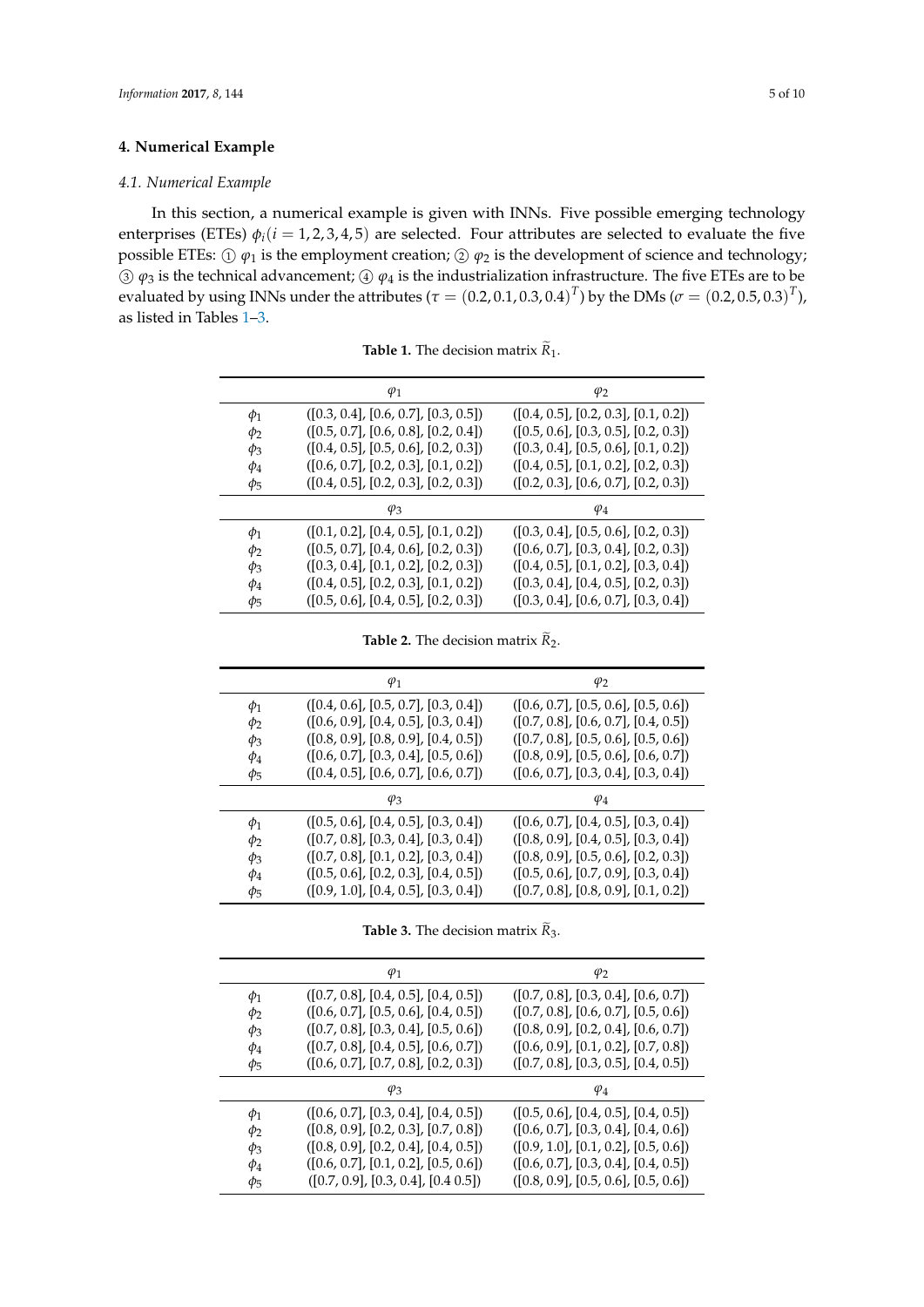Then, we use the proposed model to select the best ETE.

**Step 1.** Utilize  $\overline{R}_k(k=1,2,3)$  and the INNWA operator, in order to obtain matrix  $\overline{R} = (\widetilde{r}_{ij})_{5\times 4}$  by Equation (6) which is listed in Table [4.](#page-5-0)

<span id="page-5-0"></span>

|          | $\varphi_1$                                              | $\varphi_2$                                               |
|----------|----------------------------------------------------------|-----------------------------------------------------------|
| $\phi_1$ | $([0.4974, 0.6477], [0.4850, 0.6328], [0.3270, 0.4472])$ | $([0.6021, 0.7058], [0.3571, 0.4625], [0.3828, 0.5044])$  |
| $\phi_2$ | $([0.5817, 0.8268], [0.4638, 0.5802], [0.3016, 0.4277])$ | $([0.6677, 0.7703], [0.5223, 0.6544], [0.3723, 0.4768])$  |
| $\phi_3$ | $([0.7186, 0.8301], [0.5426, 0.6507], [0.3723, 0.4768])$ | $([0.6853, 0.7976], [0.3798, 0.5313], [0.3828, 0.5044])$  |
| $\phi_4$ | $([0.6331, 0.7344], [0.3016, 0.4038], [0.3828, 0.5044])$ | $([0.6933, 0.8620], [0.2236, 0.3464], [0.5044, 0.6150])$  |
| $\phi_5$ | $([0.4687, 0.5710], [0.5044, 0.6150], [0.3464, 0.4583])$ | $([0.5785, 0.6853], [0.3446, 0.4783], [0.3016, 0.4083])$  |
|          | $\varphi_3$                                              | $\varphi_4$                                               |
| $\phi_1$ | $([0.4740, 0.5785], [0.3669, 0.4676], [0.2625, 0.3723])$ | $(0.5127, 0.6243], [0.4183, 0.5186], [0.3016, 0.4038])$   |
| $\phi_2$ | $([0.7058, 0.8238], [0.2814, 0.3979], [0.3567, 0.4649])$ | $([0.7172, 0.8268], [0.3464, 0.4472], [0.3016, 0.4265])$  |
| $\phi_3$ | $([0.6853, 0.7976], [0.1231, 0.2462], [0.3016, 0.4038])$ | $( [0.7976, 1.0000], [0.2236, 0.3464], [0.2855, 0.3912])$ |
| $\phi_4$ | $([0.5150, 0.6163], [0.1625, 0.2656], [0.3241, 0.4397])$ | $( [0.4998, 0.6021], [0.4854, 0.6274], [0.3016, 0.4038])$ |
| $\phi_5$ | ([0.8082, 1.0000], [0.3669, 0.4676], [0.3016, 0.4038])   | $([0.6853, 0.7976], [0.6559, 0.7579], [0.2019, 0.3194])$  |

**Table 4.** The decision matrix  $\widetilde{R}$ .

**Step 2.** Define the  $\widetilde{R}$ <sup>+</sup> and  $\widetilde{R}$ <sup>−</sup> by Equations (7) and (8).

$$
\widetilde{R}^+ = \left\{ \begin{array}{l} ([0.7186, 0.8301], [0.3016, 0.4038], [0.3016, 0.4277]), \\ \left([0.6933, 0.8620], [0.2236, 0.3464], [0.3016, 0.4038] \right), \\ \left([0.8082, 1.0000], [0.1231, 0.2462], [0.2625, 0.3723] \right), \\ \left([0.7976, 1.1000], [0.2236, 0.3464], [0.2019, 0.3194] \right) \end{array} \right\}
$$
\n
$$
\widetilde{R}^- = \left\{ \begin{array}{l} \left( [0.4687, 0.5710], [0.5426, 0.6507], [0.3828, 0.5044]), \\ \left([0.5785, 0.6853], [0.5223, 0.6544], [0.5044, 0.6150] \right), \\ \left([0.4740, 0.5785], [0.3669, 0.4676], [0.3567, 0.4649] \right), \\ \left([0.4998, 0.6021], [0.6559, 0.7579], [0.3016, 0.4265] \right) \end{array} \right\}
$$

**Step 3.** Compute the  $\Gamma$ <sup>*i*</sup> and  $Z$ <sup>*i*</sup> by Equation (14).

$$
\Gamma_1=0.6507, \Gamma_2=0.4182, \Gamma_3=0.2416, \Gamma_4=0.5261, \Gamma_5=0.5195
$$
  

$$
Z_1=0.2386, Z_2=0.1515, Z_3=0.0921, Z_4=0.2765, Z_5=0.2252
$$

**Step 4.** Compute the  $\Theta_i$  (let  $\theta = 0.5$ ) by Equation (15).

$$
\Theta_1 = 0.8974, \Theta_2 = 0.3772, \Theta_3 = 0.0000, \Theta_4 = 0.8477, \Theta_5 = 0.7006
$$

**Step 5.** The order of ETEs is determined by  $\Theta_i$  (*i* = 1, 2, 3, 4, 5):  $\phi_3 \succ \phi_2 \succ \phi_5 \succ \phi_4 \succ \phi_1$ , and thus the most desirable ETE is  $\phi_3$ .

#### *4.2. Comparative Analysis*

In what follows, we compare with the interval neutrosophic number weighted averaging (INNWA) operator and interval neutrosophic number weighted geometric (INNWG) operator [\[28\]](#page-7-15), INN similarity [\[33\]](#page-7-18), and INN VIKOR [\[55\]](#page-8-11). The results are shown in Table [5.](#page-6-10)

From the above analysis, it can be seen that the five methods have the same best emerging technology enterprise  $\phi_3$ , and the ranking results of Method 1 and Method 2 are slightly different. The proposed INN VIKOR method can reasonably focus a MAGDM problem with INNs. At the same time, compared with Method 5 based on the INN VIKOR method in Reference [\[55\]](#page-8-11), our proposed method avoids the interval numbers' comparison.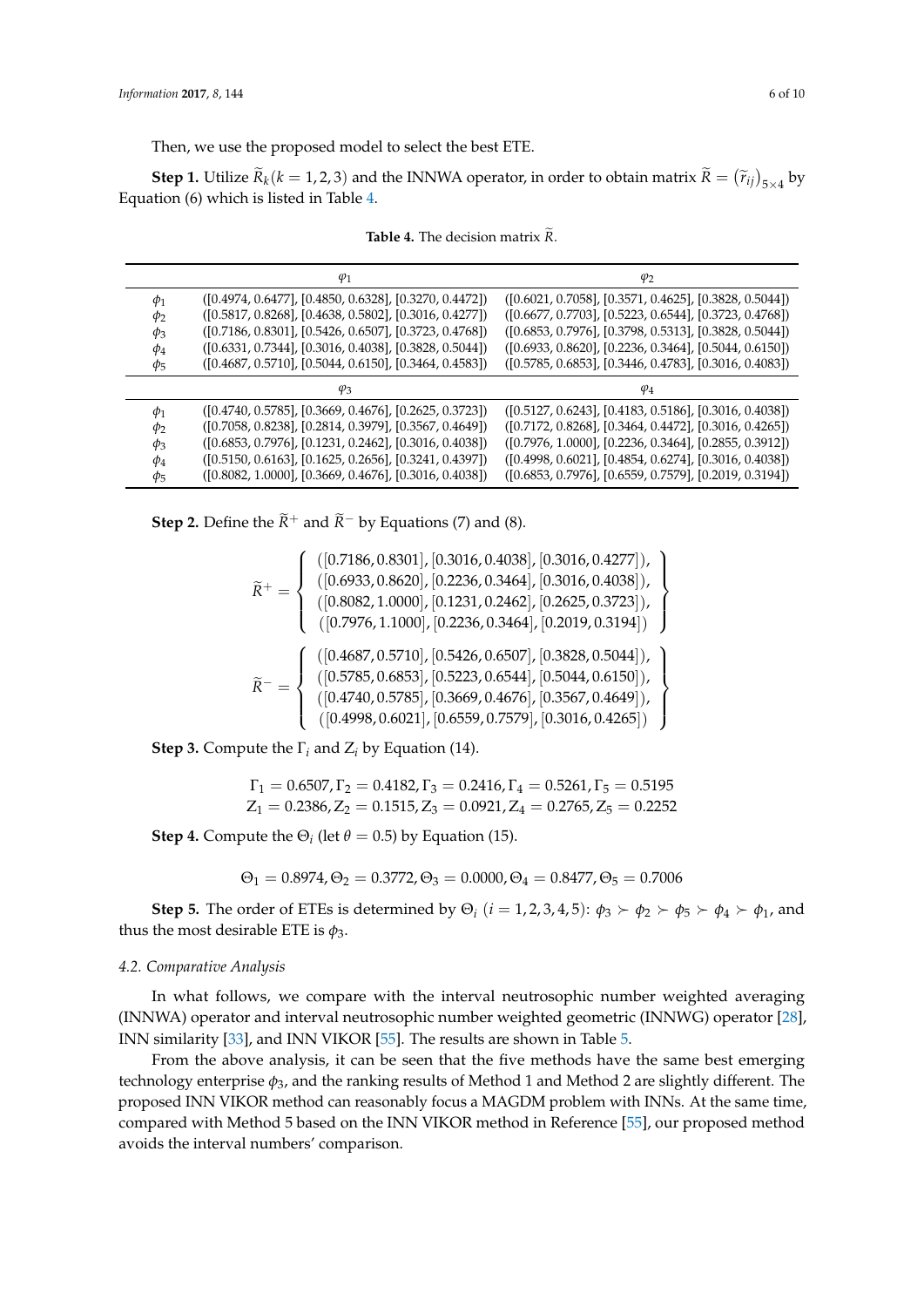<span id="page-6-10"></span>

| <b>Methods</b>                       | <b>Ranking Orders</b>                                        | <b>Best Alternatives</b> |
|--------------------------------------|--------------------------------------------------------------|--------------------------|
| Method 1 with INNWA operator in [28] | $\phi_3 \succ \phi_5 \succ \phi_2 \succ \phi_4 \succ \phi_1$ | $\varphi_3$              |
| Method 2 with INNWG operator in [28] | $\phi_3 \succ \phi_2 \succ \phi_5 \succ \phi_4 \succ \phi_1$ | $\varphi_3$              |
| Method 3 based on similarity in [33] | $\phi_3 \succ \phi_2 \succ \phi_5 \succ \phi_4 \succ \phi_1$ | $\varphi_3$              |
| Method 4 based on similarity in [33] | $\phi_3 \succ \phi_2 \succ \phi_5 \succ \phi_4 \succ \phi_1$ | $\varphi_3$              |
| Method 5 based on INN VIKOR in [55]  | $\phi_3 \succ \phi_2 \succ \phi_5 \succ \phi_4 \succ \phi_1$ | $\varphi_3$              |
| The proposed method                  | $\phi_3 \succ \phi_2 \succ \phi_5 \succ \phi_4 \succ \phi_1$ | $\varphi_3$              |

**Table 5.** The orders by utilizing five methods.

## <span id="page-6-9"></span>**5. Conclusions**

The VIKOR method for a MAGDM presents some conflicting attributes. We extended the VIKOR method to MAGDM with INNs. Firstly, the basic concepts of INNs were briefly presented. The method first aggregates all individual decision-makers' assessment information based on an INNWA operator, and then employs the extended classical VIKOR method for MAGDM problems with INNs. The validity and stability of this method were verified by example analysis and comparative analysis, and its superiority was illustrated by a comparison with the existing methods. In the future, many other methods of INSs need to be explored in for MAGDM, risk analysis, and many other uncertain and fuzzy environments [\[56–](#page-8-12)[78\]](#page-9-0).

**Acknowledgments:** The work was supported by the National Natural Science Foundation of China under Grant No. 71571128 and the Humanities and Social Sciences Foundation of Ministry of Education of the People's Republic of China (17YJA630115) and the Construction Plan of Scientific Research Innovation Team for Colleges and Universities in Sichuan Province (15TD0004).

**Author Contributions:** Yu-Han Huang, Gui-Wu Wei and Cun Wei conceived and worked together to achieve this work, Yu-Han Huang compiled the computing program by Matlab and analyzed the data, Gui-Wu Wei wrote the paper, Cun Wei made contribution to the case study.

**Conflicts of Interest:** The authors declare no conflict of interest.

## **References**

- <span id="page-6-0"></span>1. Hwang, C.L.; Yoon, K. *Multiple Attribute Decision Making. Economics and Mathematical Systems*; Springer: Berlin, Germany, 1981.
- <span id="page-6-1"></span>2. Wei, G.W. Extension of TOPSIS method for 2-tuple linguistic multiple attribute group decision making with incomplete weight information. *Knowl. Inf. Syst.* **2010**, *25*, 623–634. [\[CrossRef\]](http://dx.doi.org/10.1007/s10115-009-0258-3)
- <span id="page-6-2"></span>3. Opricovic, S. *Multicriteria Optimization of Civil Engineering Systems*; Faculty of Civil Engineering: Belgrade, Serbia, 1998.
- 4. Wei, G.W.; Zhang, N. A multiple criteria hesitant fuzzy decision making with Shapley value-based VIKOR method. *J. Intell. Fuzzy Syst.* **2014**, *26*, 1065–1075.
- <span id="page-6-3"></span>5. Zhang, N.; Wei, G.W. Extension of VIKOR method for decision making problem based on hesitant fuzzy set. *Appl. Math. Modell.* **2013**, *37*, 4938–4947. [\[CrossRef\]](http://dx.doi.org/10.1016/j.apm.2012.10.002)
- <span id="page-6-4"></span>6. Brans, J.P.; Mareschal, B.; Vincke, P. PROMETHEE: A new family of outranking methods in multi criteria analysis. *Oper. Res.* **1984**, *84*, 477–490.
- <span id="page-6-5"></span>7. Benayoun, R.; Roy, B.; Sussman, B. ELECTRE: Une méthode pour guider le choix en présence de points de vue multiples. *Rev. Franaise Informat. Rech. Opér.* **1969**, *3*, 31–56. (In French)
- <span id="page-6-6"></span>8. Wei, G.W. Grey relational analysis method for intuitionistic fuzzy multiple attribute decision making with preference information on alternatives. *Int. J. Comput. Intell. Syst.* **2011**, *4*, 164–173. [\[CrossRef\]](http://dx.doi.org/10.1080/18756891.2011.9727773)
- 9. Wei, G.W. Grey relational analysis model for dynamic hybrid multiple attribute decision making. *Knowl. Syst.* **2011**, *24*, 672–679. [\[CrossRef\]](http://dx.doi.org/10.1016/j.knosys.2011.02.007)
- <span id="page-6-7"></span>10. Wei, G.W. Gray relational analysis method for intuitionistic fuzzy multiple attribute decision making. *Expert Syst. Appl.* **2011**, *38*, 11671–11677. [\[CrossRef\]](http://dx.doi.org/10.1016/j.eswa.2011.03.048)
- <span id="page-6-8"></span>11. Baležentis, A.; Baležentis, T.; Brauers, W.K.M. Personnel selection based on computing with words and fuzzy MULTIMOORA. *Expert Syst. Appl.* **2012**, *39*, 7961–7967. [\[CrossRef\]](http://dx.doi.org/10.1016/j.eswa.2012.01.100)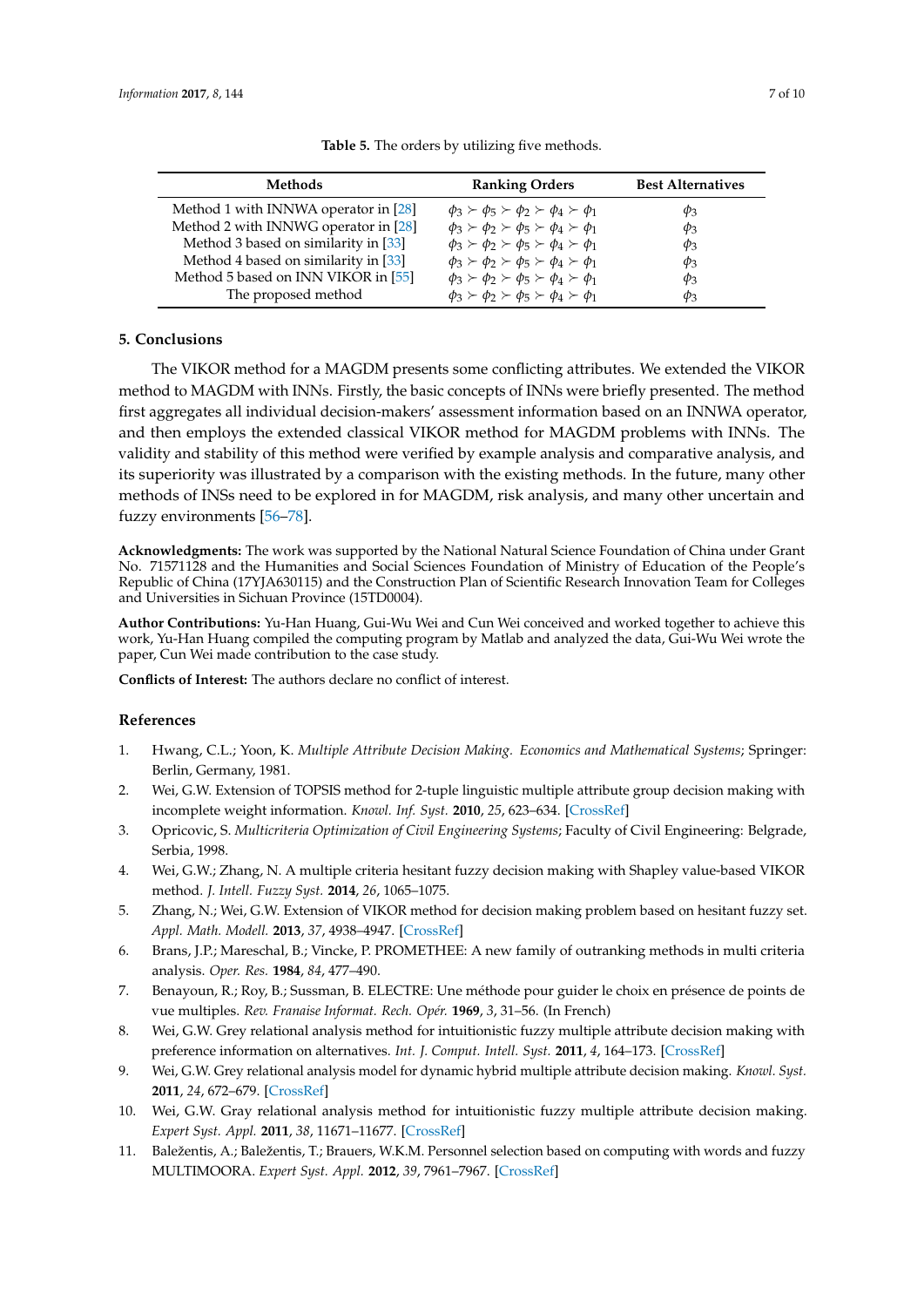- <span id="page-7-0"></span>12. Baležentis, T. Group multi-criteria decision making based upon interval-valued fuzzy numbers: An extension of the MULTIMOORA method. *Expert Syst. Appl.* **2013**, *40*, 543–550. [\[CrossRef\]](http://dx.doi.org/10.1016/j.eswa.2012.07.066)
- <span id="page-7-1"></span>13. Laarhoven, V. A fuzzy extension of Saaty's priority theory. *Fuzzy Sets Syst.* **1983**, *11*, 229–241. [\[CrossRef\]](http://dx.doi.org/10.1016/S0165-0114(83)80082-7)
- 14. Herrera, F.; Martínez, L. A 2-tuple fuzzy linguistic representation model for computing with words. *IEEE Trans. Fuzzy Syst.* **2000**, *8*, 746–752.
- <span id="page-7-2"></span>15. Atanassov, K. Intuitionistic fuzzy sets. *Fuzzy Sets Syst.* **1986**, *20*, 87–96. [\[CrossRef\]](http://dx.doi.org/10.1016/S0165-0114(86)80034-3)
- <span id="page-7-4"></span><span id="page-7-3"></span>16. Zadeh, L.A. Fuzzy sets. *Inf. Control* **1965**, *8*, 338–356. [\[CrossRef\]](http://dx.doi.org/10.1016/S0019-9958(65)90241-X)
- <span id="page-7-5"></span>17. Bellman, R.; Zadeh, L.A. Decision making in a fuzzy environment. *Manag. Sci.* **1970**, *17*, 141–164. [\[CrossRef\]](http://dx.doi.org/10.1287/mnsc.17.4.B141)
- 18. Yager, R.R. Multiple objective decision-making using fuzzy sets. *Int. J. Man-Mach. Stud.* **1997**, *9*, 375–382. [\[CrossRef\]](http://dx.doi.org/10.1016/S0020-7373(77)80008-4)
- <span id="page-7-6"></span>19. Smarandache, F. *A Unifying Field in Logics. Neutrosophy: Neutrosophic Probability, Set and Logic*; American Research Press: Rehoboth, NM, USA, 1999.
- <span id="page-7-7"></span>20. Smarandache, F. *A Unifying Field in Logics: Neutrosophic Logic. Neutrosophy, Neutrosophic Set, Neutrosophic Probability and Statistics*, 3rd ed.; American Research Press: Phoenix, AZ, USA, 2003.
- <span id="page-7-8"></span>21. Wang, H.; Smarandache, F.; Zhang, Y.Q.; Sunderraman, R. Single valued neutrosophic sets. *Multispace Multistruct.* **2010**, *4*, 410–413.
- <span id="page-7-9"></span>22. Wang, H.; Smarandache, F.; Zhang, Y.Q.; Sunderraman, R. *Interval Neutrosophic Sets and Logic: Theory and Applications in Computing*; Hexis: Phoenix, AZ, USA, 2005.
- <span id="page-7-10"></span>23. Ye, J. A multicriteria decision-making method using aggregation operators for simplified neutrosophic sets. *J. Intell. Fuzzy Syst.* **2014**, *26*, 2459–2466.
- <span id="page-7-11"></span>24. Broumi, S.; Smarandache, F. Correlation coefficient of interval neutrosophic set. *Appl. Mech. Mater.* **2013**, *436*, 511–517. [\[CrossRef\]](http://dx.doi.org/10.4028/www.scientific.net/AMM.436.511)
- <span id="page-7-12"></span>25. Zhang, H.Y.; Ji, P.; Wang, J.; Chen, X.H. An improved weighted correlation coefficient based on integrated weight for interval neutrosophic sets and its application in multi-criteria decision-making problems. *Int. J. Comput. Intell. Syst.* **2015**, *8*, 1027–1043. [\[CrossRef\]](http://dx.doi.org/10.1080/18756891.2015.1099917)
- <span id="page-7-13"></span>26. Zhang, H.Y.; Wang, J.Q.; Chen, X.H. An outranking approach for multi-criteria decision-making problems with interval-valued neutrosophic sets. *Neural Comput. Appl.* **2016**, *27*, 615–627. [\[CrossRef\]](http://dx.doi.org/10.1007/s00521-015-1882-3)
- <span id="page-7-14"></span>27. Tian, Z.P.; Zhang, H.Y.; Wang, J.; Wang, J.Q.; Chen, X.H. Multi-criteria decision-making method based on a cross-entropy with interval neutrosophic sets. *Int. J. Syst. Sci.* **2016**, *47*, 3598–3608. [\[CrossRef\]](http://dx.doi.org/10.1080/00207721.2015.1102359)
- <span id="page-7-15"></span>28. Zhang, H.Y.; Wang, J.Q.; Chen, X.H. Interval neutrosophic sets and their application in multicriteria decision making problems. *Sci. World J.* **2014**, *2014*, 645953. [\[CrossRef\]](http://dx.doi.org/10.1155/2014/645953) [\[PubMed\]](http://www.ncbi.nlm.nih.gov/pubmed/24695916)
- <span id="page-7-16"></span>29. Zhao, A.W.; Du, J.G.; Guan, H.J. Interval valued neutrosophic sets and multi-attribute decision-making based on generalized weighted aggregation operator. *J. Intell. Fuzzy Syst.* **2015**, *29*, 2697–2706.
- 30. Sun, H.X.; Yang, H.X.; Wu, J.Z.; Yao, O.Y. Interval neutrosophic numbers Choquet integral operator for multi-criteria decision making. *J. Intell. Fuzzy Syst.* **2015**, *28*, 2443–2455. [\[CrossRef\]](http://dx.doi.org/10.3233/IFS-141524)
- 31. Liu, P.D.; Wang, Y.M. Interval neutrosophic prioritized OWA operator and its application to multiple attribute decision making. *J. Syst. Sci. Complex* **2016**, *29*, 681–697. [\[CrossRef\]](http://dx.doi.org/10.1007/s11424-015-4010-7)
- <span id="page-7-17"></span>32. Ye, J. Exponential operations and aggregation operators of interval neutrosophic sets and their decision making methods. *SpringerPlus* **2016**, *5*, 1488. [\[CrossRef\]](http://dx.doi.org/10.1186/s40064-016-3143-z) [\[PubMed\]](http://www.ncbi.nlm.nih.gov/pubmed/28018779)
- <span id="page-7-18"></span>33. Ye, J. Similarity measures between interval neutrosophic sets and their applications in multicriteria decision-making. *J. Intell. Fuzzy Syst.* **2014**, *26*, 165–172.
- <span id="page-7-19"></span>34. Xu, D.S.; Wei, C.; Wei, G.W. TODIM Method for Single-Valued Neutrosophic Multiple Attribute Decision Making. *Information* **2017**, *8*, 125. [\[CrossRef\]](http://dx.doi.org/10.3390/info8040125)
- 35. Zavadskas, E.K.; Bausys, R.; Lazauskas, M. Sustainable assessment of alternative sites for the construction of a waste incineration plant by applying WASPAS method with single-valued neutrosophic set. *Sustainability* **2015**, *7*, 15923–15936. [\[CrossRef\]](http://dx.doi.org/10.3390/su71215792)
- 36. Bausys, R.; Zavadskas, E.K.; Kaklauskas, A. Application of neutrosophic set to multicriteria decision making by COPRAS. *J. Econ. Comput. Econ. Cybern. Stud. Res.* **2015**, *49*, 91–106.
- 37. Peng, X.D.; Liu, C. Algorithms for neutrosophic soft decision making based on EDAS, new similarity measure and level soft set. *J. Intell. Fuzzy Syst.* **2017**, *32*, 955–968. [\[CrossRef\]](http://dx.doi.org/10.3233/JIFS-161548)
- <span id="page-7-20"></span>38. Pouresmaeil, H.; Shivanian, E.; Khorram, E.; Fathabadi, H.S. An extended method using TOPSIS and VIKOR for multiple attribute decision making with multiple decision makers and single valued neutrosophic numbers. *Adv. Appl. Stat.* **2017**, *50*, 261–292. [\[CrossRef\]](http://dx.doi.org/10.17654/AS050040261)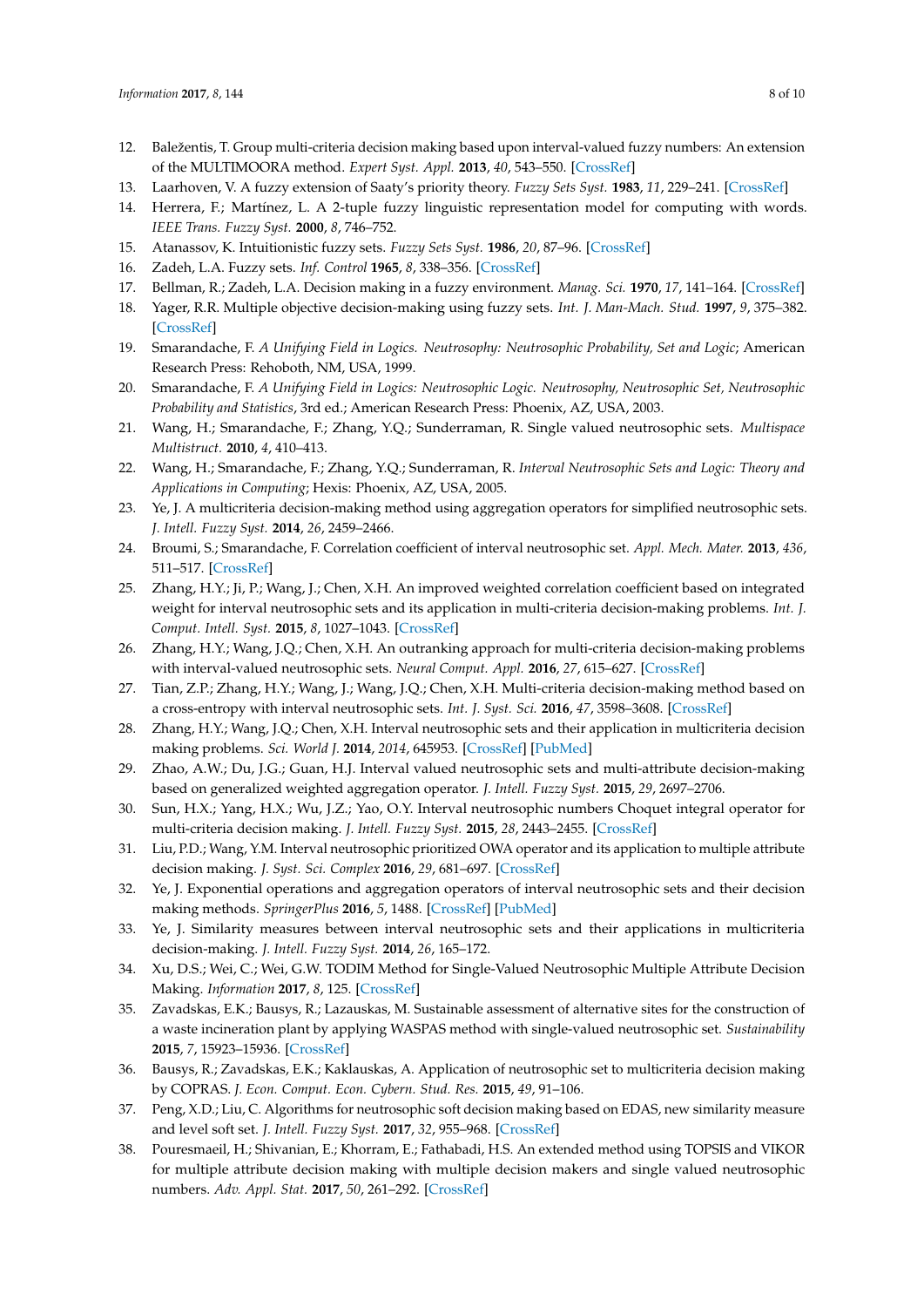- 39. Liu, P.D.; Wang, Y.M. Multiple attribute decision making method based on single-valued neutrosophic normalized weighted Bonferroni mean. *Neural Comput. Appl.* **2014**, *25*, 2001–2010. [\[CrossRef\]](http://dx.doi.org/10.1007/s00521-014-1688-8)
- 40. Liu, P.D.; Chu, Y.C.; Li, Y.W.; Chen, Y.B. Some generalized neutrosophic number Hamacher aggregation operators and their application to group decision making. *J. Int. Fuzzy Syst.* **2014**, *16*, 242–255.
- 41. Wang, L.; Zhang, H.Y.; Wang, J.Q. Frank Choquet Bonferroni mean operators of bipolar neutrosophic sets and their application to multi-criteria decision-making problems. *Int. J. Fuzzy Syst.* **2017**, 1–16. [\[CrossRef\]](http://dx.doi.org/10.1007/s40815-017-0373-3)
- <span id="page-8-0"></span>42. Liang, R.X.; Wang, J.Q.; Zhang, H.Y. A multi-criteria decision-making method based on single-valued trapezoidal neutrosophic preference relations with complete weight information. *Neural Comput. Appl.* **2017**, 1–16. [\[CrossRef\]](http://dx.doi.org/10.1007/s00521-017-2925-8)
- <span id="page-8-1"></span>43. Opricovic, S.; Tzeng, G.-H. Extended VIKOR method in comparison with outranking methods. *Eur. J. Oper. Res.* **2007**, *178*, 514–529. [\[CrossRef\]](http://dx.doi.org/10.1016/j.ejor.2006.01.020)
- 44. Cevikcan, E.; Çebi, S.; Kaya, I. Fuzzy VIKOR and Fuzzy Axiomatic Design Versus to Fuzzy Topsis: An Application of Candidate Assessment. *Mul. Valued Log. Soft Comput.* **2009**, *15*, 181–208.
- <span id="page-8-2"></span>45. Opricovic, S.; Tzeng, G.-H. Compromise solution by MCDM methods: A comparative analysis of VIKOR and TOPSIS. *Eur. J. Oper. Res.* **2004**, *156*, 445–455. [\[CrossRef\]](http://dx.doi.org/10.1016/S0377-2217(03)00020-1)
- <span id="page-8-3"></span>46. Devi, K. Extension of VIKOR method in intuitionistic fuzzy environment for robot selection. *Expert Syst. Appl.* **2011**, *38*, 14163–14168. [\[CrossRef\]](http://dx.doi.org/10.1016/j.eswa.2011.04.227)
- <span id="page-8-4"></span>47. Park, J.H.; Cho, H.J.; Kwun, Y.C. Extension of the VIKOR method for group decision making with interval-valued intuitionistic fuzzy information. *Fuzzy Optim. Decis. Mak.* **2011**, *10*, 233–253. [\[CrossRef\]](http://dx.doi.org/10.1007/s10700-011-9102-9)
- 48. Wan, S.; Wang, Q.; Dong, J. The extended VIKOR method for multi-attribute group decision making with triangular intuitionistic fuzzy numbers. *Knowl. Based Syst.* **2013**, *52*, 65–77. [\[CrossRef\]](http://dx.doi.org/10.1016/j.knosys.2013.06.019)
- <span id="page-8-5"></span>49. Liu, H.; You, J.; Fan, X.; Chen, Y. Site selection in waste management by the VIKOR method using linguistic assessment. *Appl. Soft Comput.* **2014**, *21*, 453–461. [\[CrossRef\]](http://dx.doi.org/10.1016/j.asoc.2014.04.004)
- <span id="page-8-6"></span>50. Qin, J.; Liu, X.; Pedrycz, W. An extended VIKOR method based on prospect theory for multiple attribute decision making under interval type-2 fuzzy environment. *Knowl. Based Syst.* **2015**, *86*, 116–130. [\[CrossRef\]](http://dx.doi.org/10.1016/j.knosys.2015.05.025)
- <span id="page-8-7"></span>51. Liao, H.; Xu, Z.; Zeng, X. Hesitant Fuzzy Linguistic VIKOR Method and Its Application in Qualitative Multiple Criteria Decision Making. *IEEE Trans. Fuzzy Syst.* **2015**, *23*, 1343–1355. [\[CrossRef\]](http://dx.doi.org/10.1109/TFUZZ.2014.2360556)
- <span id="page-8-8"></span>52. Ren, Z.; Xu, Z.; Wang, H. Dual hesitant fuzzy VIKOR method for multi-criteria group decision making based on fuzzy measure and new comparison method. *Inf. Sci.* **2017**, *388*, 1–16. [\[CrossRef\]](http://dx.doi.org/10.1016/j.ins.2017.01.024)
- <span id="page-8-9"></span>53. Li, Z.; Liu, P.; Qin, X. An extended VIKOR method for decision making problem with linguistic intuitionistic fuzzy numbers based on some new operational laws and entropy. *J. Intell. Fuzzy Syst.* **2017**, *33*, 1919–1931. [\[CrossRef\]](http://dx.doi.org/10.3233/JIFS-17488)
- <span id="page-8-10"></span>54. Tang, G. Approaches for Relational Multiple Attribute Decision Making with Interval Neutrosophic Numbers Based on Choquet Integral. Master Thesis's, Shandong University of Finance and Economics, Jinan, China, 2016.
- <span id="page-8-11"></span>55. Bausys, R.; Zavadskas, E.K. Multicriteria decision making approach by VIKOR under interval neutrosophic set environment. *J. Econ. Comput. Econ. Cybern. Stud. Res.* **2015**, *49*, 33–48.
- <span id="page-8-12"></span>56. Cao, Y.X.; Zhou, H.; Wang, J.Q. An approach to interval-valued intuitionistic stochastic multi-criteria decision-making using set pair analysis. *Int. J. Mach. Learn. Cybern.* **2016**, 1–12. [\[CrossRef\]](http://dx.doi.org/10.1007/s13042-016-0589-9)
- 57. Wei, G.W. Picture 2-tuple linguistic Bonferroni mean operators and their application to multiple attribute decision making. *Int. J. Fuzzy Syst.* **2017**, *19*, 997–1010. [\[CrossRef\]](http://dx.doi.org/10.1007/s40815-016-0266-x)
- 58. Wei, G.W.; Lu, M.; Alsaadi, F.E.; Hayat, T.; Alsaedi, A. Pythagorean 2-tuple linguistic aggregation operators in multiple attribute decision making. *J. Intell. Fuzzy Syst.* **2017**, *33*, 1129–1142. [\[CrossRef\]](http://dx.doi.org/10.3233/JIFS-16715)
- 59. Wei, G.W.; Alsaadi, F.E.; Hayat, T.; Alsaedi, A. Hesitant bipolar fuzzy aggregation operators in multiple attribute decision making. *J. Intell. Fuzzy Syst.* **2017**, *33*, 1119–1128. [\[CrossRef\]](http://dx.doi.org/10.3233/JIFS-16612)
- 60. Lu, M.; Wei, G.W.; Alsaadi, F.E.; Hayat, T.; Alsaedi, A. Hesitant pythagorean fuzzy hamacher aggregation operators and their application to multiple attribute decision making. *J. Intell. Fuzzy Syst.* **2017**, *33*, 1105–1117. [\[CrossRef\]](http://dx.doi.org/10.3233/JIFS-16554)
- 61. Zhang, X.L.; Xu, Z.S. Extension of TOPSIS to multiple criteria decision making with Pythagorean fuzzy sets. *Int. J. Intell. Syst.* **2014**, *29*, 1061–1078. [\[CrossRef\]](http://dx.doi.org/10.1002/int.21676)
- 62. Ren, P.; Xu, Z.; Gou, X. Pythagorean fuzzy TODIM approach to multi-criteria decision making. *Appl. Soft Comput.* **2016**, *42*, 246–259. [\[CrossRef\]](http://dx.doi.org/10.1016/j.asoc.2015.12.020)